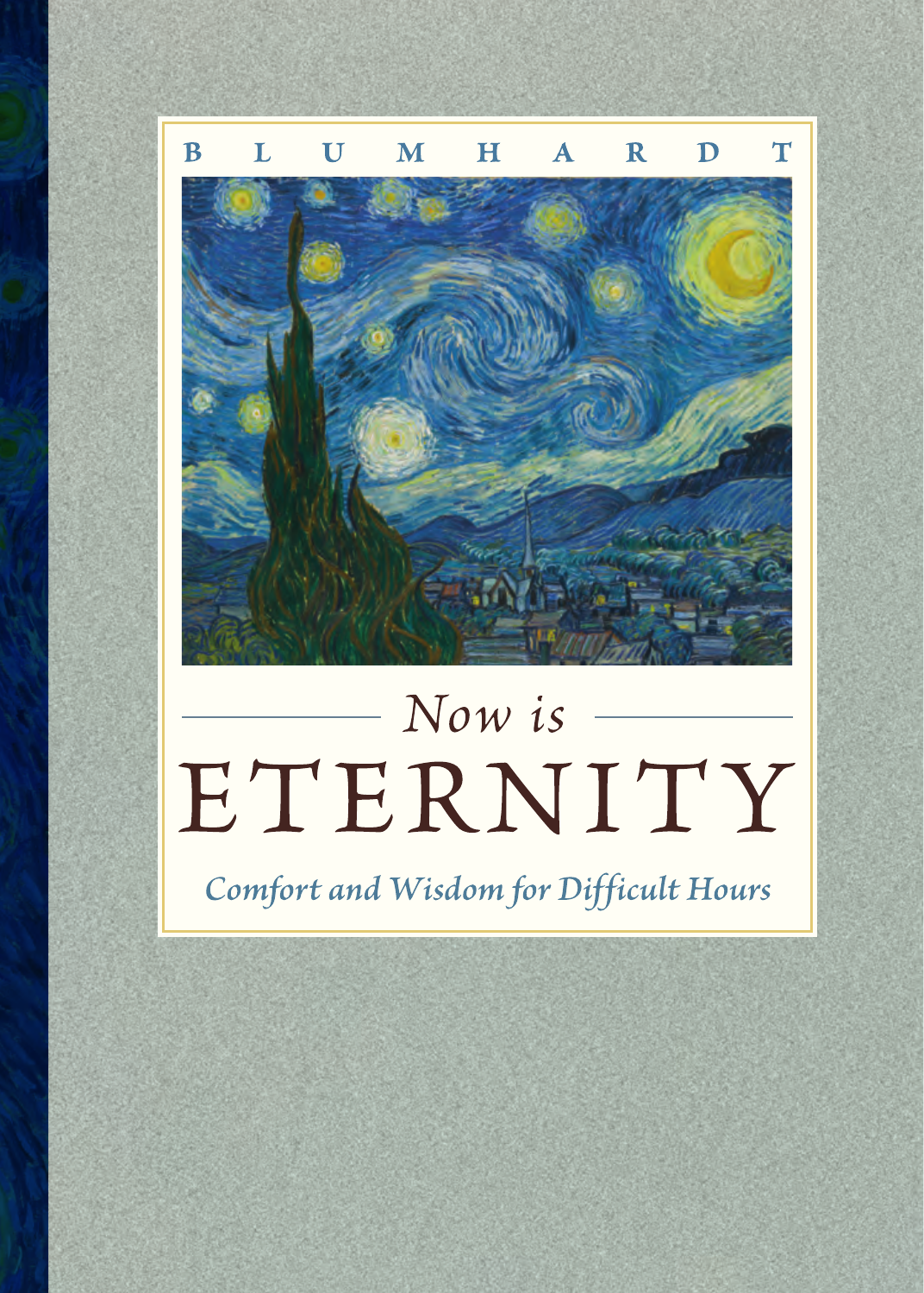### **NOW is E T e r n i T y**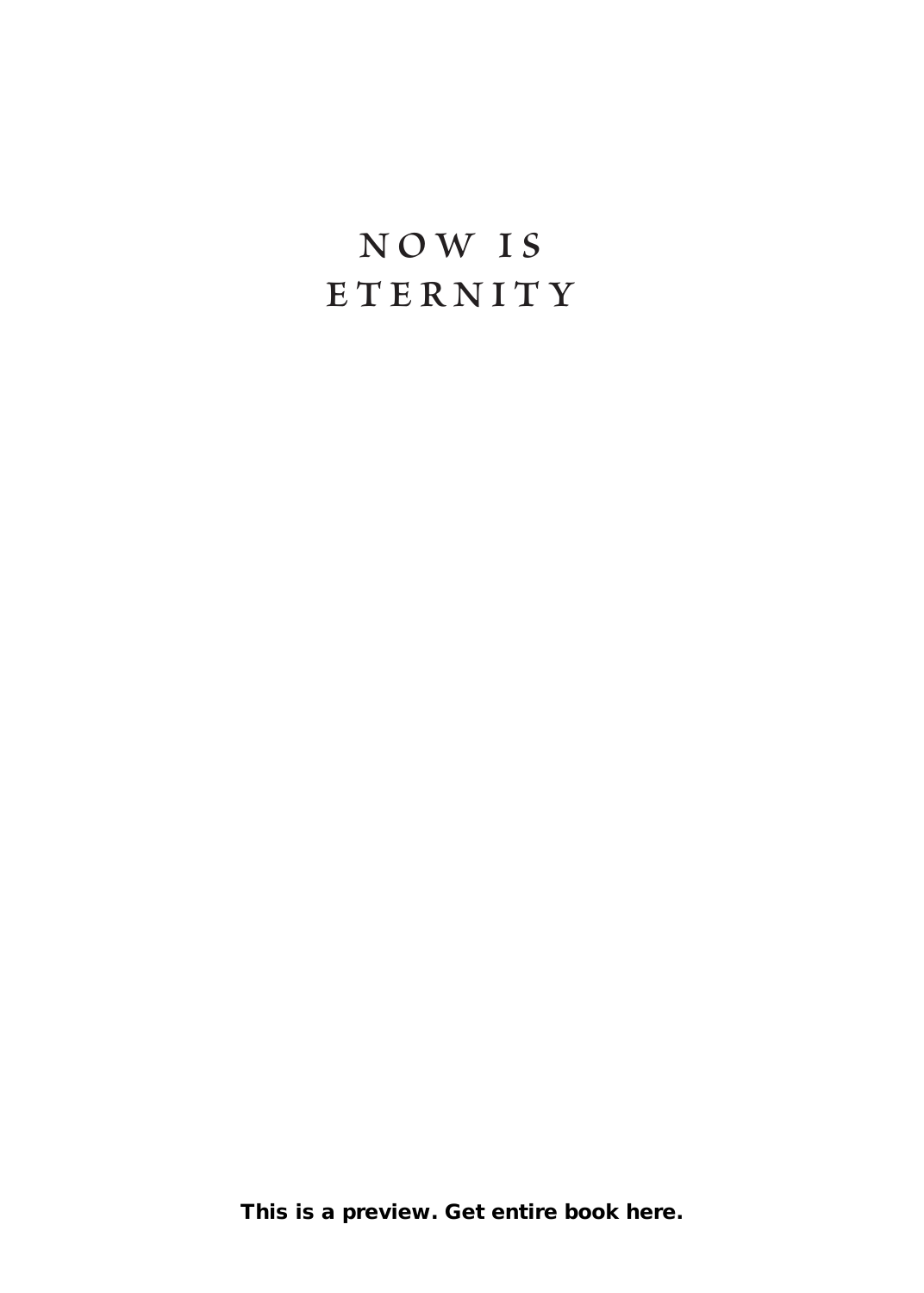# NOW IS ETERNITY

*Comfort and Wisdom for Difficult Hours*

**Christoph Friedrich Blumhardt** *&* **Johann Christoph Blumhardt**



the plough publishing house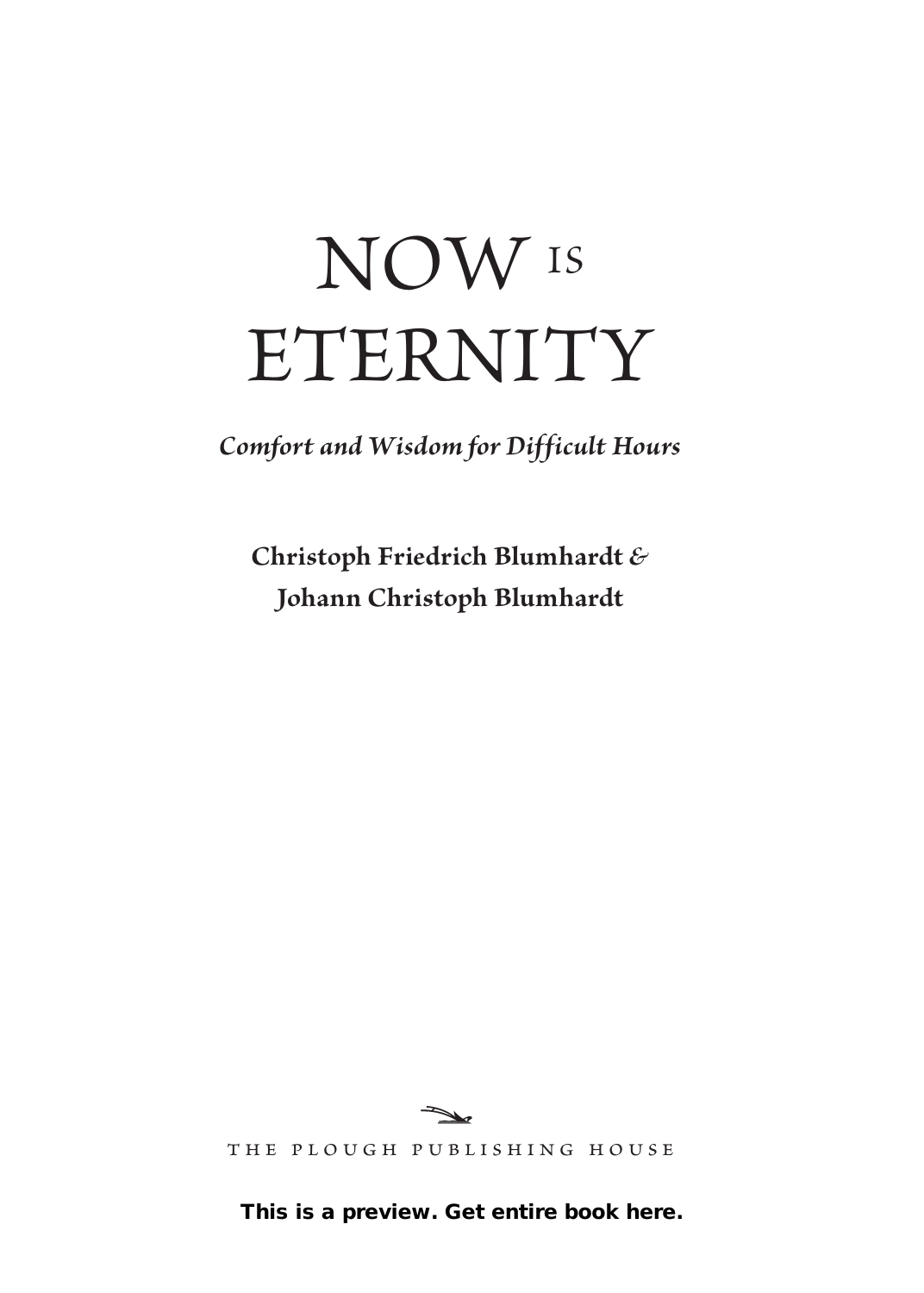Published by The Plough Publishing House Rifton, New York Robertsbridge, England www.plough.com

© 1999 by The Plough Publishing House All rights reserved.

Text translated from *Jetzt ist Ewigkeit: Worte von Blumhardt Vater und Sohn,* Ausgewählt von Dr. Alo Münch (Munich, Verlag Paul Müller, 1947); Preface based on Alo Münch's introduction.

 Cover: *The Starry Night.* Vincent van Gogh, Saint Rémy, June 1889 Digital Image © The Museum of Modern Art/Licensed by SCALA / Art Resource, NY

> First English edition (hardcover): 1976 Revised translation (paperback): 1999 18 17 16 15 14 13 12 10 9 8 7 6 5 4

A catalog record for this book is available from the British Library

Library of Congress Cataloging-in-Publication Data Blumhardt, Christoph, 1842–1919.

[ Jetzt ist Ewigkeit. English]

Now is eternity : comfort and wisdom for difficult hours / from the writings of Christoph F. and Johann C. Blumhardt.— Rev. translation.

p. cm.

Earlier English language ed. (c1976) has authors' names reversed. isbn 978-0-87486-993-4

1. Meditations. I. Blumhardt, Johann Christoph, 1805–1880. II. Title.

BV4834 .B51313 2000 242'.4—dc21 99-050833

Printed in the USA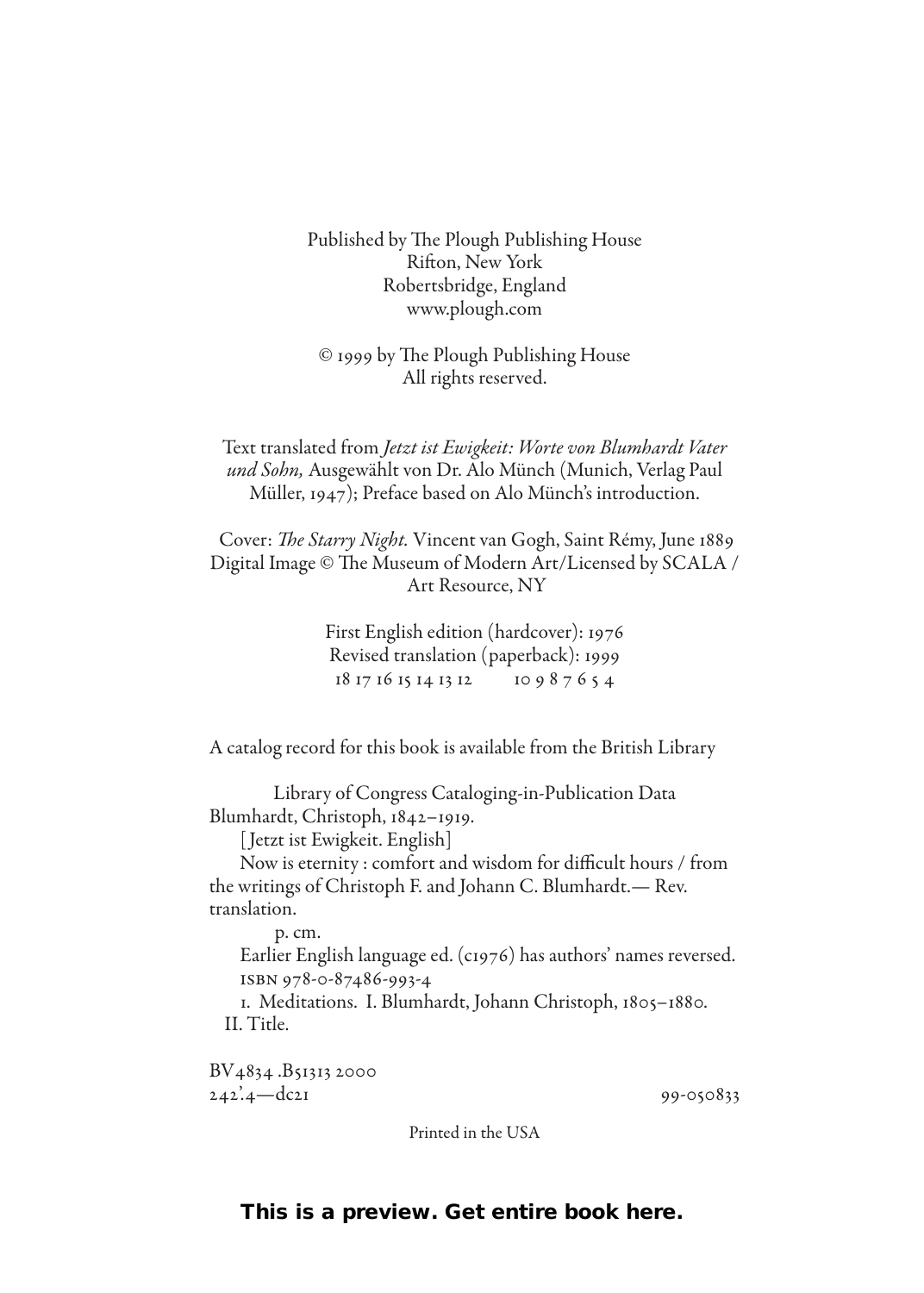*In memoriam*

winifred m. hildel

1920–1999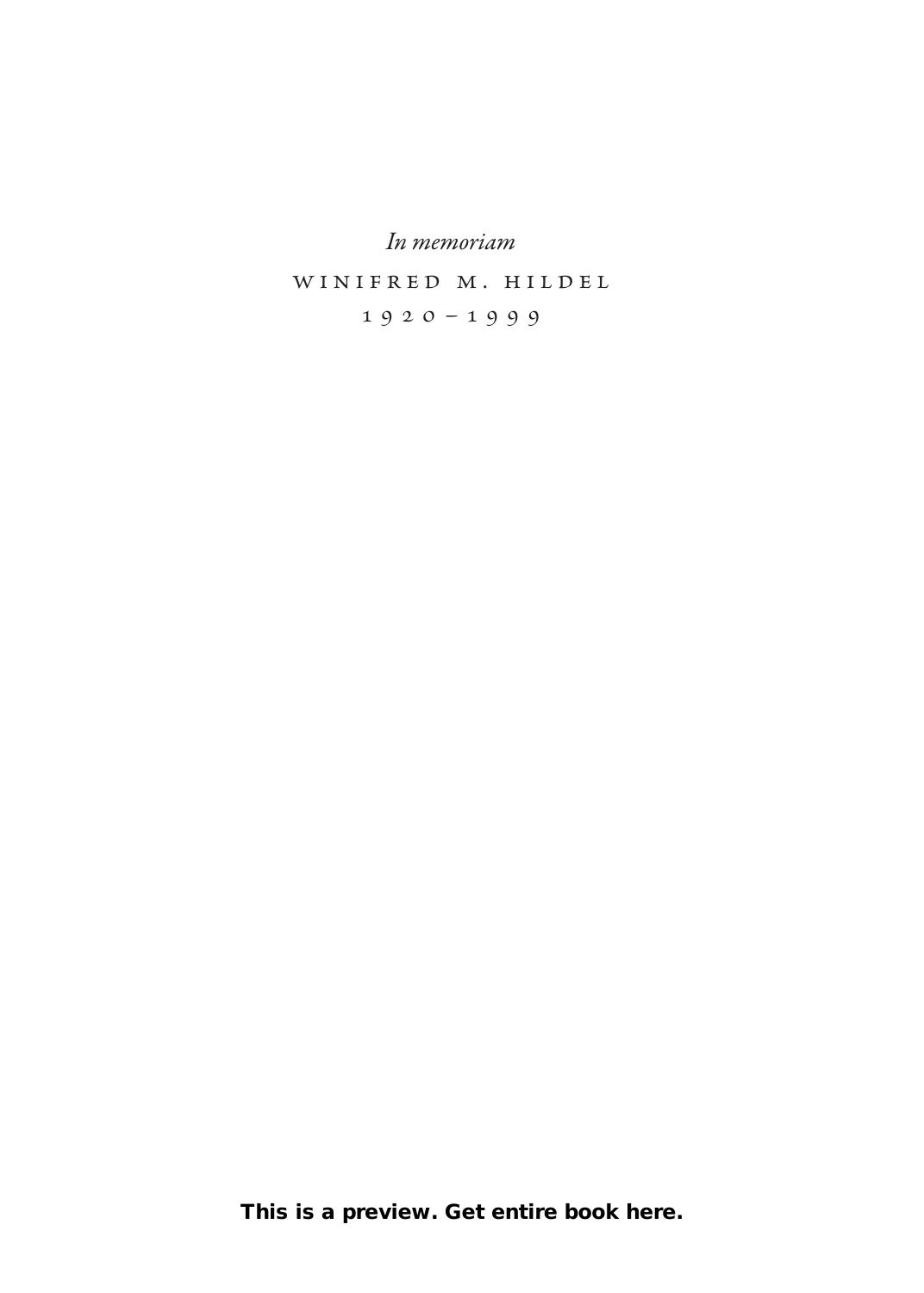#### **Related Titles**

blumhardt

Lift Thine Eyes: Evening Prayers for Every Day of the Year Thy Will Be Done: Sickness, Faith, and the God who Heals Action in Waiting *(selected writings)*

friedrich zuendel Pastor Johann Christoph Blumhardt: An Account of his Life The Awakening: One Man's Battle with Darkness

johann christoph arnold Be Not Afraid: Overcoming the Fear of Death

#### sources

*Texts on these pages are by Christoph F. Blumhardt: 1, 2, 3, 5, 6, 7, 8, 9, 10, 11, 12, 14, 15, 16, 17, 18, 19, 21, 22, 23, 24, 26, 28, 29, 30, 31, 32, 33, 34, 36, 37, 39, 40, 41, 43, 44, 45, 46, 47, 49, 51, 53, 54, 56, 58, 60, 61, 63, 65, 66, 67, 68*

*Texts on these pages are by Johann C. Blumhardt: 4, 13, 20, 25, 27, 35, 38, 42, 48, 50, 52, 55, 57, 59, 62, 64*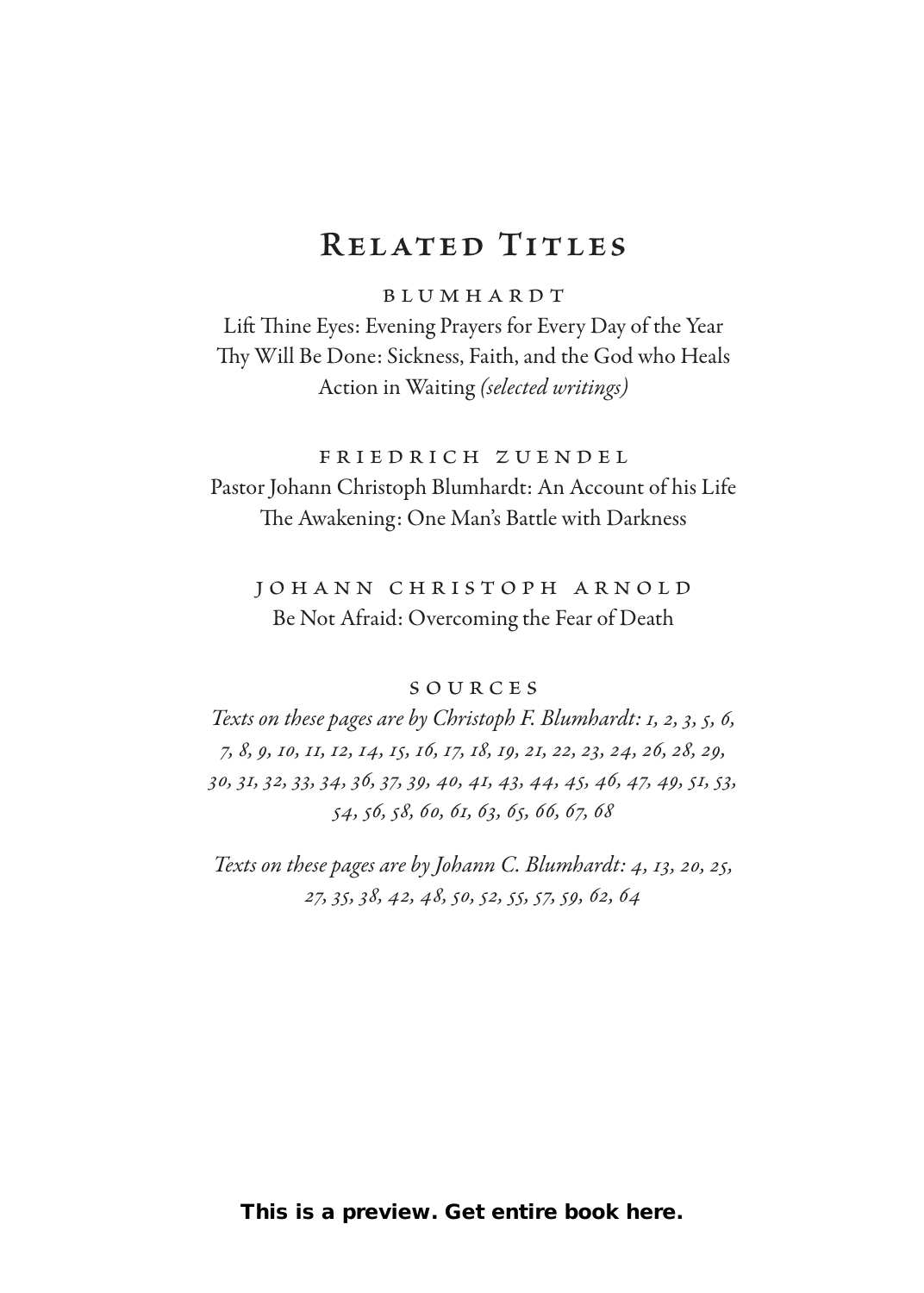Is there no herd of men like beasts where man may go? Come home at last; come, end of loneliness… to our thin dying souls against Eternity pressed.

stephen spender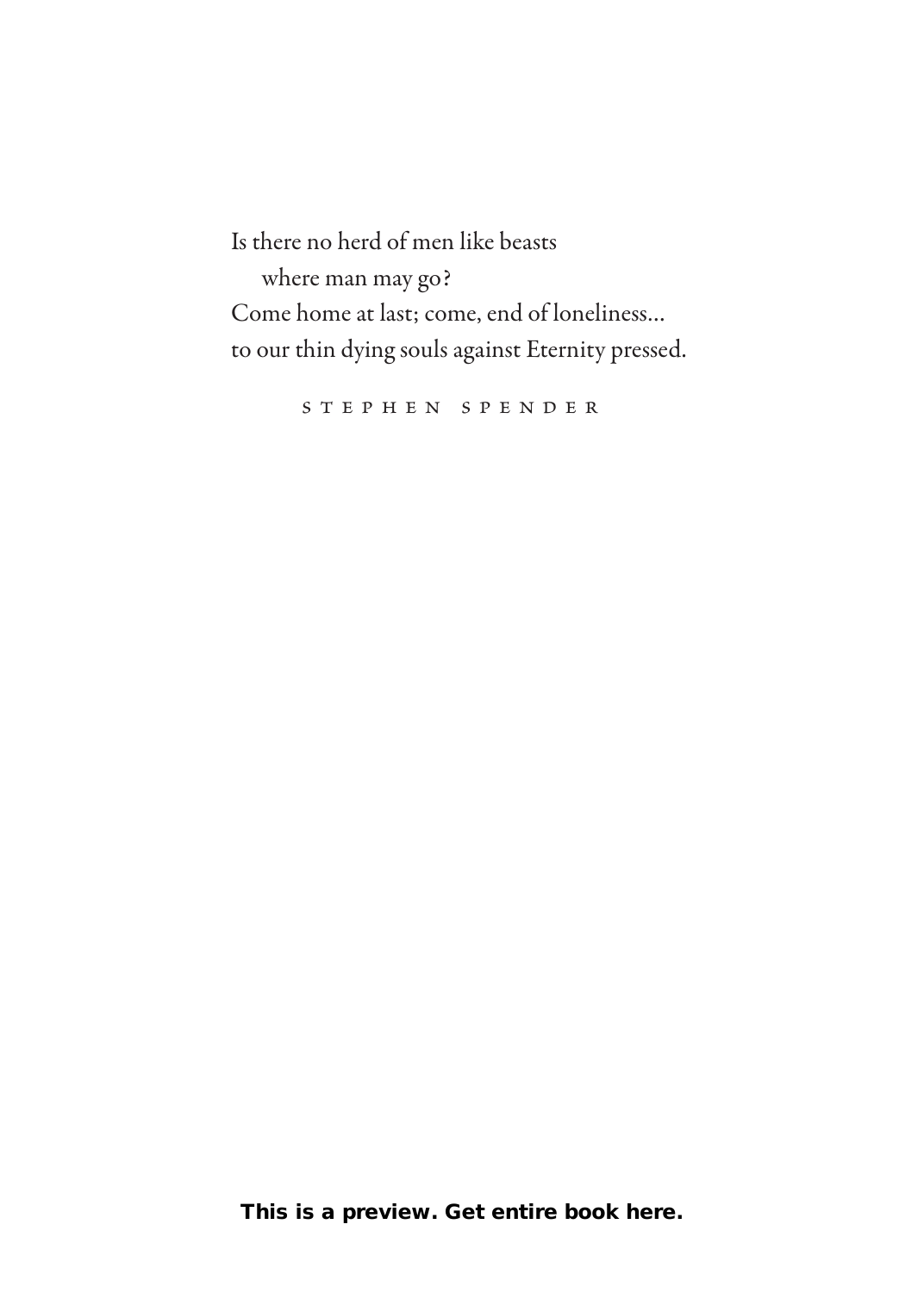#### **Preface**

**"THE DEEPEST NEED each of us has, even** if we are not conscious of it, is that of eternal life." With these words Christoph F. Blumhardt uncovers the root cause of so much that has gone wrong in modern life: the loss of any awareness of eternity. For most people nowadays, it is the temporal and transitory things of life that are most important. That is not surprising, for those things are immediate, tangible, and visible. But it is still lamentable, because it means that the eternal dimension of life–that part of it that is divine and thus enduring–falls by the wayside, unnoticed and unacknowledged.

When eternity is forgotten, human destiny is robbed of its real significance, and the goal of life limited to the search for fulfillment on an earthly

*ix*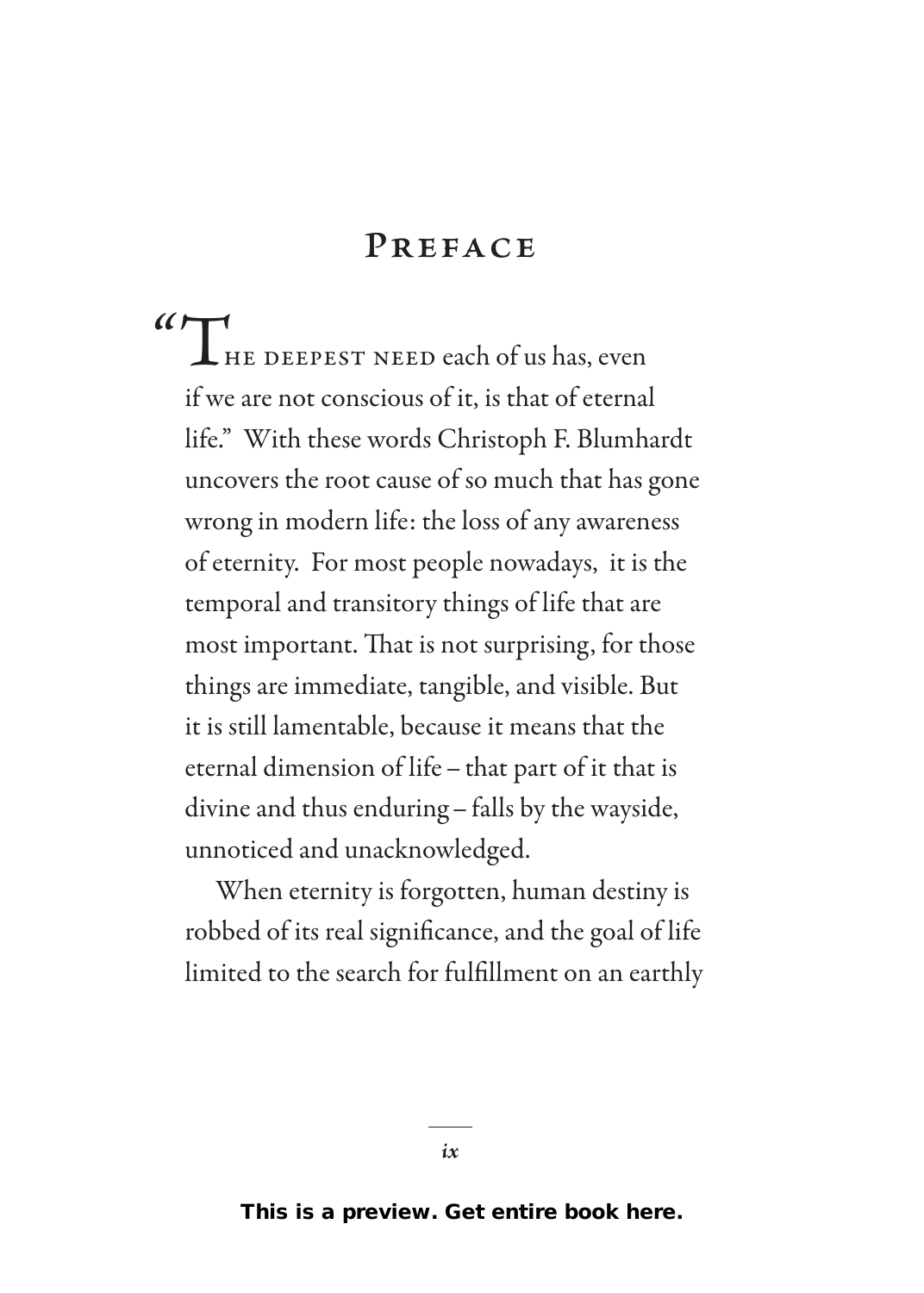plane. Remembered, it enlarges our view and, through what is best and noblest in us, reminds us of the promise of another home on a higher plane: the world from which we come, and to which we must one day return. To be mindful of eternity is to know that our earthly existence will one day be overshadowed by the eternal reality of everlasting life.

Anyone who opens our minds to this knowledge does us a great service. That is why the words collected here, unassuming and simple as they are, are so powerful, and so significant. For Johann Christoph Blumhardt (1805–1880) and his son, Christoph Friedrich Blumhardt (1842–1919), "eternity" is not just another word for the hereafter– for some vague, future haven where the souls of the departed find rest. No. For them eternity is a present reality whose transformative power is already breaking into time, and whose

*x*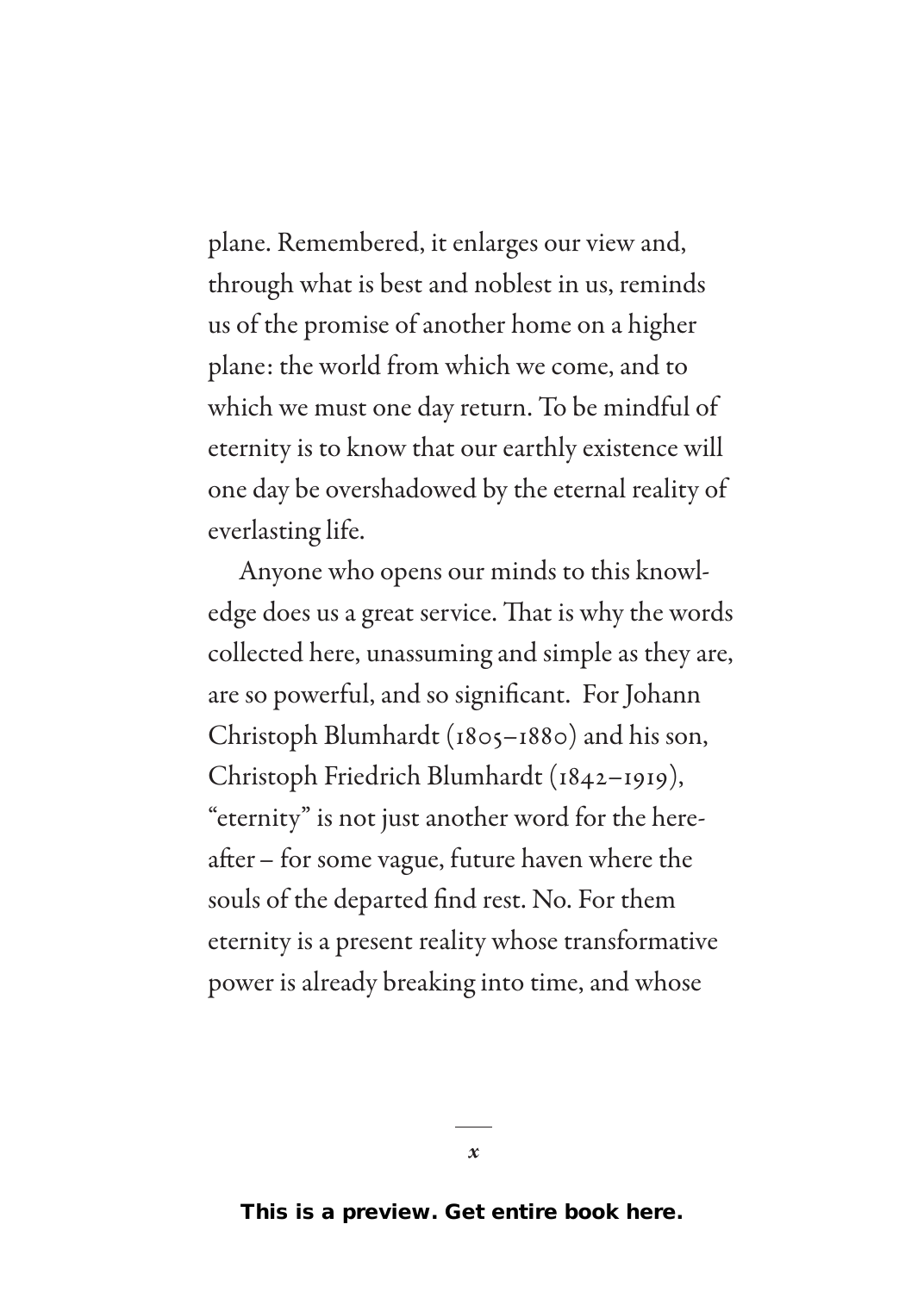glory is already visible here and there, wherever there are eyes to see it. And so for us, it is a guide and a beacon, a source of strength, a fountain of hope that never fails. We need this hope urgently, no less than we need our daily bread.

> *The Editors December 1999*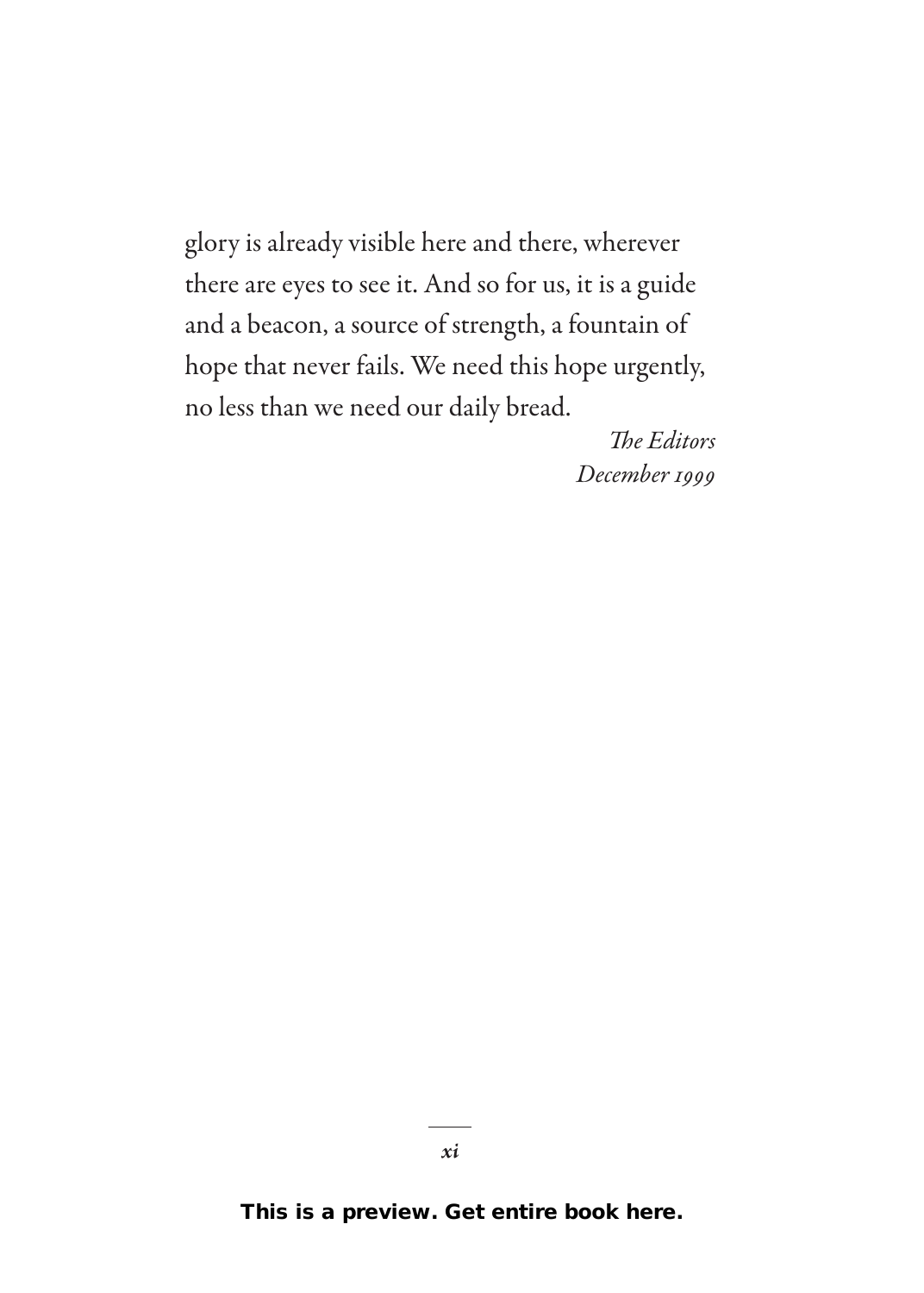$\mathbf{I}_{\text{\tiny{F}}}$  we are not active as part of a whole, working toward a higher goal, we will deteriorate inwardly and outwardly. Only if our hearts are in a task greater than ourselves will we thrive in earthly matters too. Society will deteriorate, physically and spiritually, unless each of its members has a task to fulfill for the sake of the common good and for creation–for God.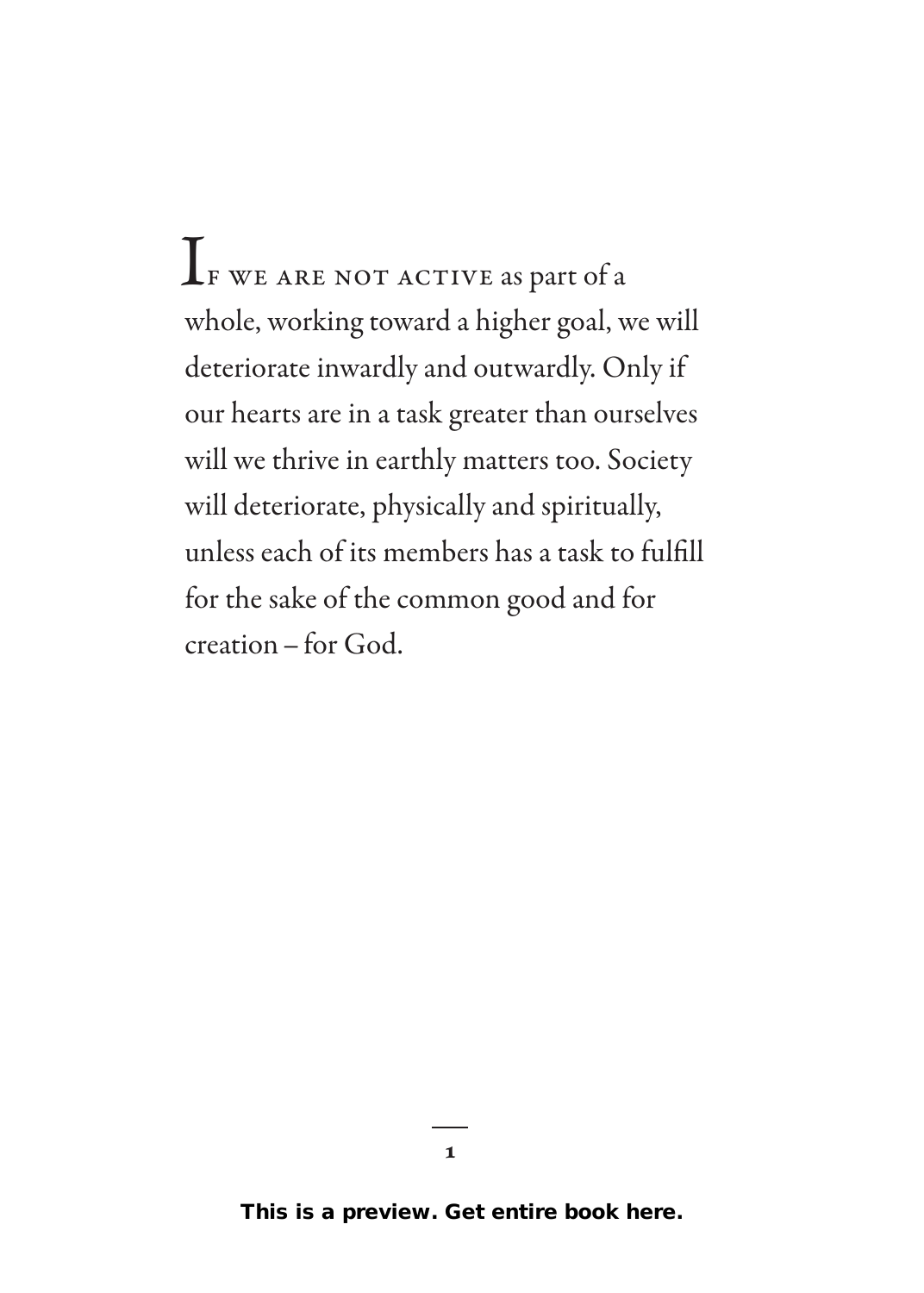$\rm W_{\rm HETHER\,we\,are\,aware\,of\,it\,or\,not,}$ eternity is our only joy. It strengthens us in our earthly life, which is ephemeral without eternity. Anything we might hope for in life, everything we have that brings us joy, is connected with the name of Jesus, the heavenly jewel sent us by the Father. And so, in the measure that we share in his name, the years of our life will be enfolded in heavenly things.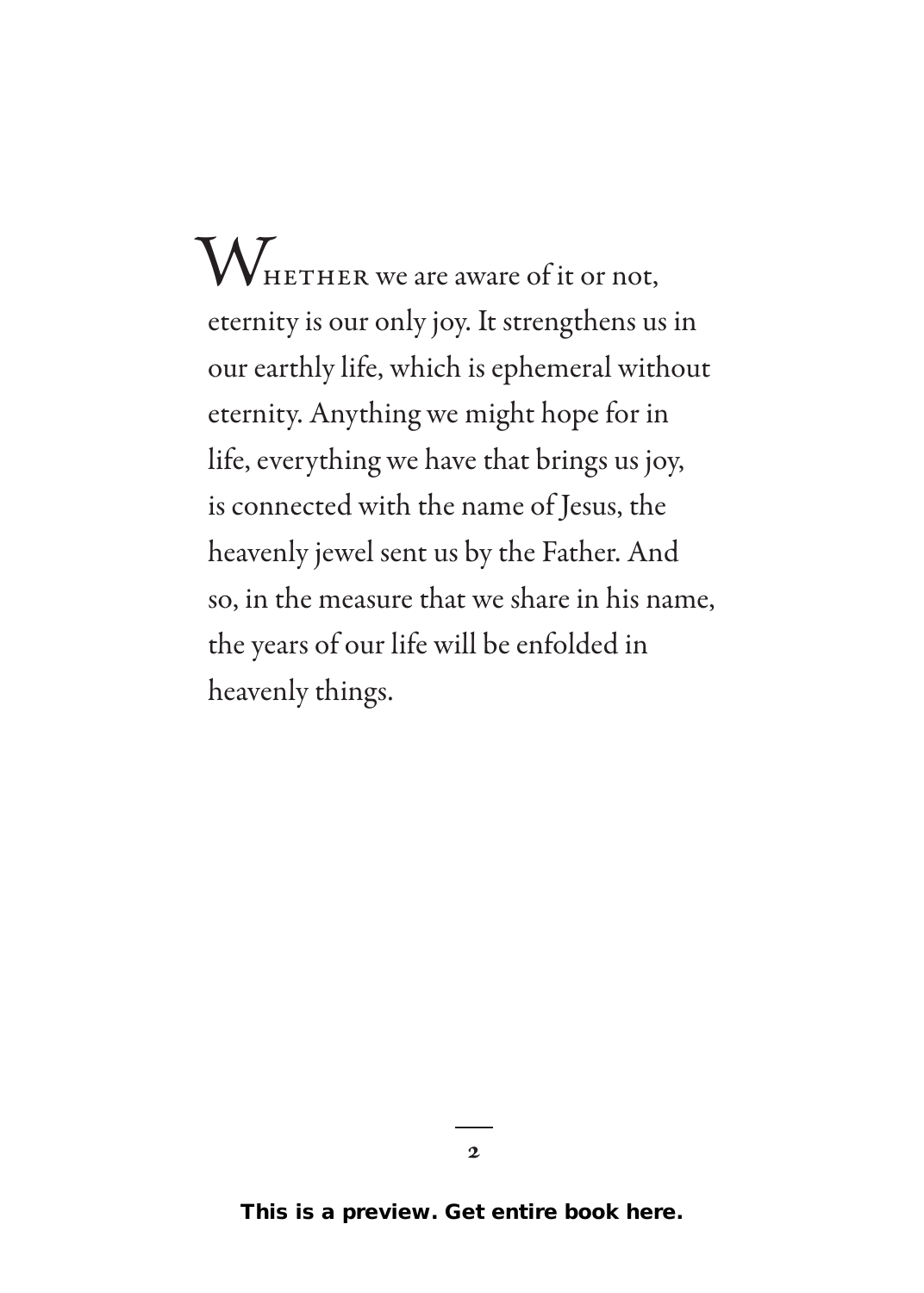$\Gamma_{\rm o}$  FEEL CLOSE to God is a great comfort. It is depressing to feel alone and forsaken, to think that we have been left to our own resources and must rely on our own strength. I would not want to live a single day without being able to feel that God's angels are around me, and around the whole world. I cannot live one day without believing that we are never alone.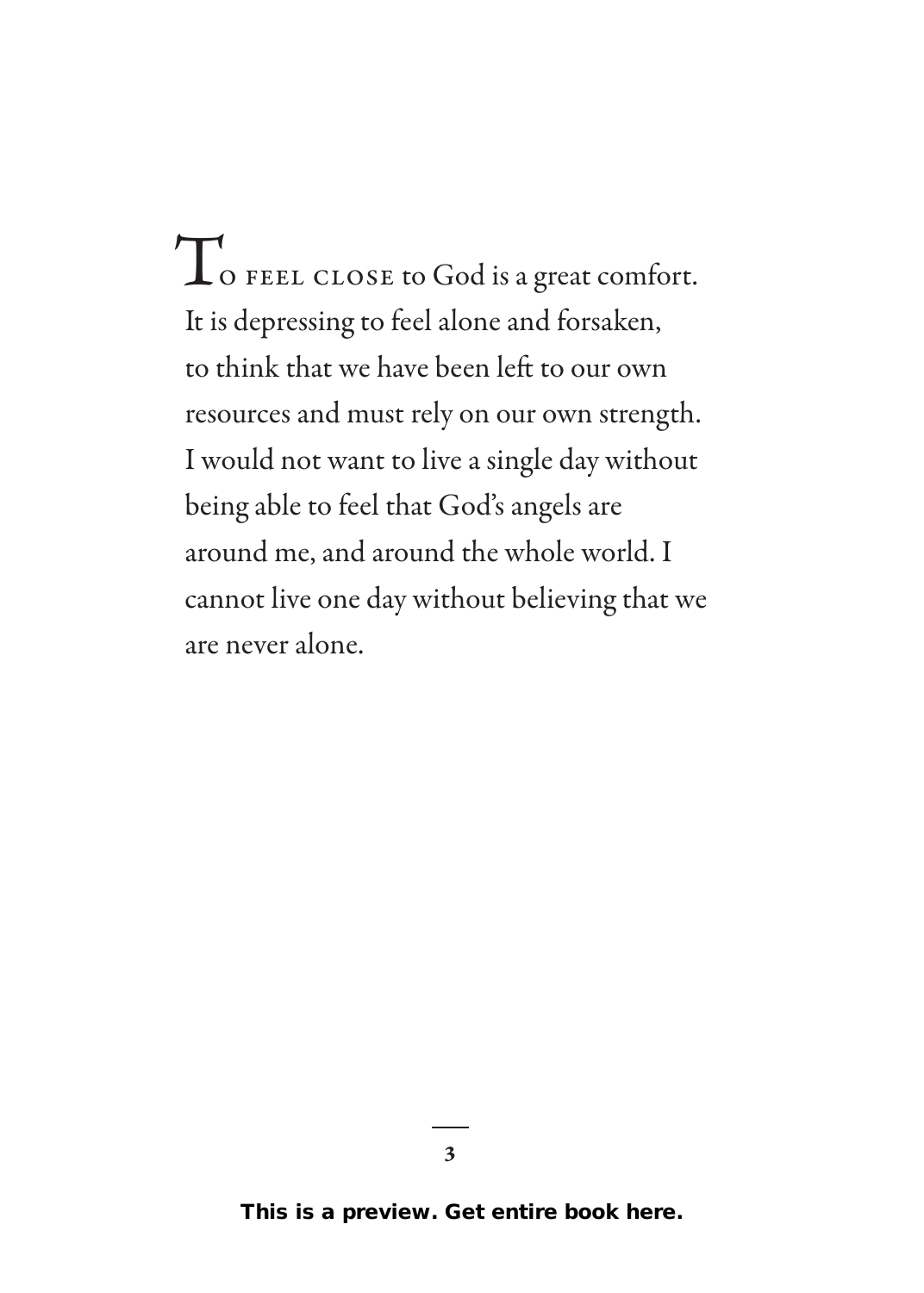$\mathbf{I}_{\text{t}}$  is wonderful to know what we live for, to know that what we do for our Lord is never wasted but will bear fruit in eternity. Yet we must not forget that whatever good we accomplish is not the result of our own strength. It happens only through the blood of Christ. If we forget this, all our efforts will fail, because we will lack the incentive to dispense with worthless things and seek the truth. Oh, how hard it is to draw oneself out of the vanity of one's own life!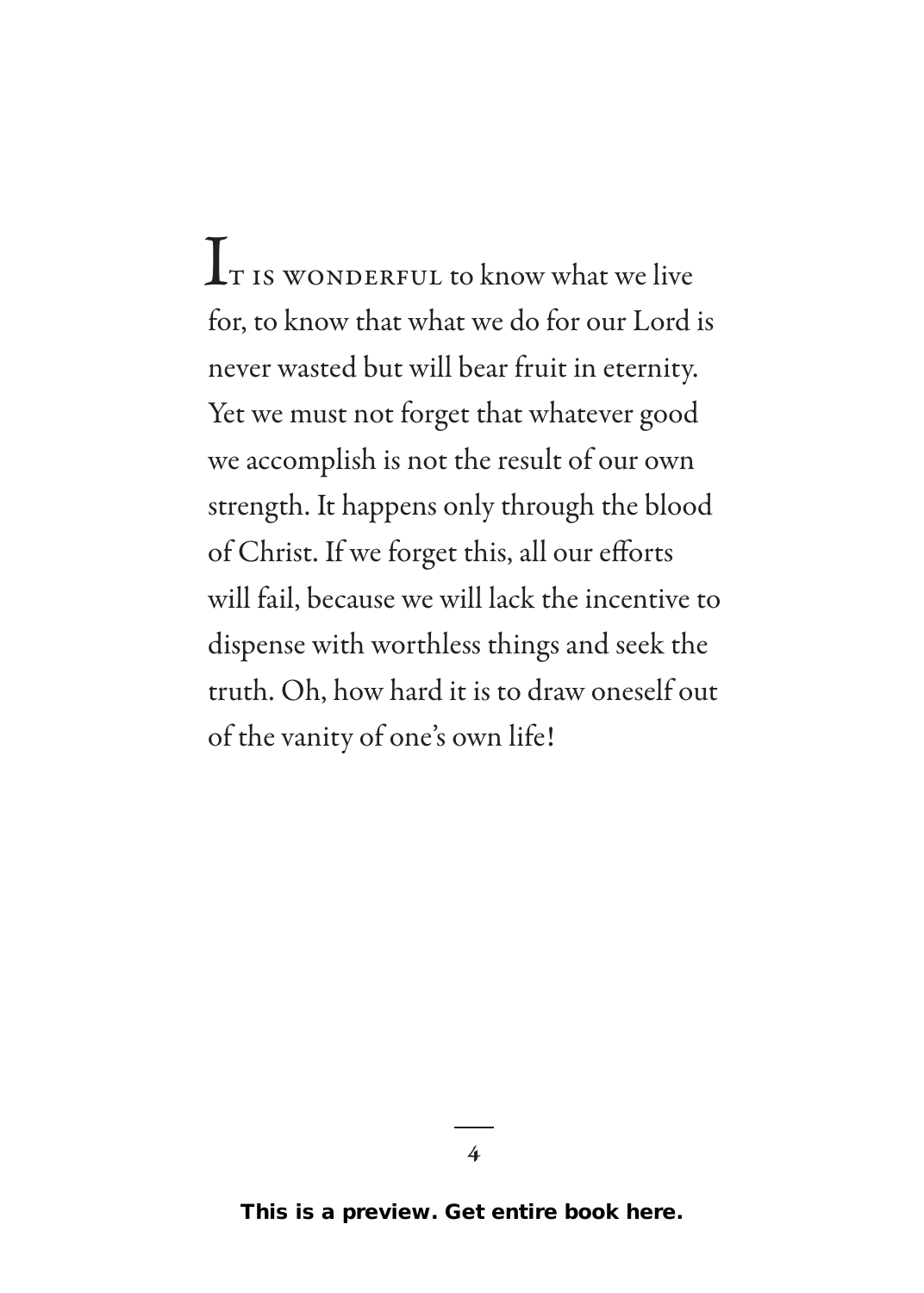$\mathbf{P}_{\text{\tiny{ERHAPS}}}$  the greatest danger that threatens us comes from being overly involved in the small, ordinary happenings of daily life–from becoming so enslaved by them that they fill our heart and soul. To go about life in this way is to go about unprotected, unaware, distracted, and removed from reality. Let us never allow ourselves to be dragged down by pettiness, or take the things of this earth so seriously that they burden us day after day. Let us live constantly in the Promise.